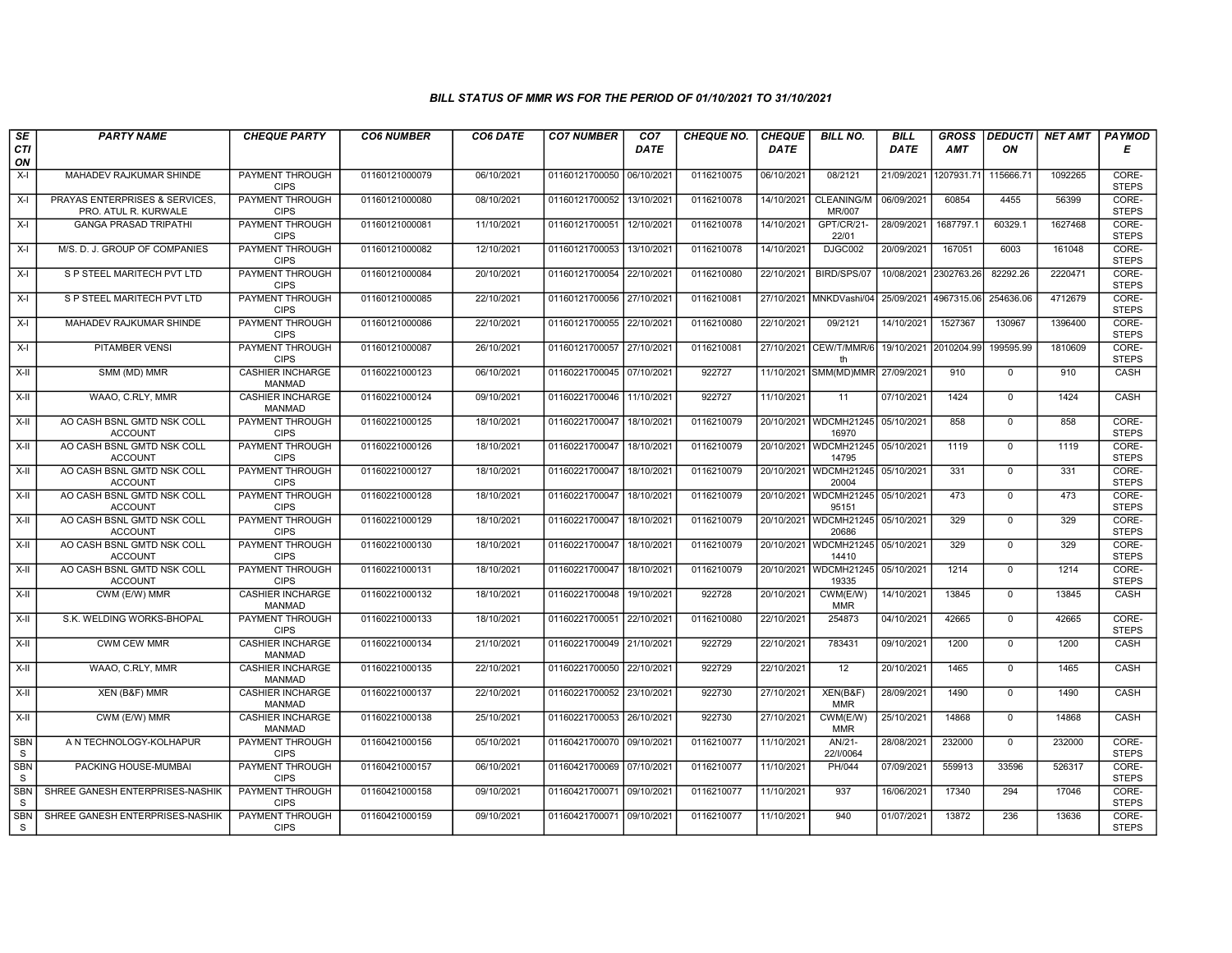## BILL STATUS OF MMR WS FOR THE PERIOD OF 01/10/2021 TO 31/10/2021

| SE         | <b>PARTY NAME</b>               | <b>CHEQUE PARTY</b>    | <b>CO6 NUMBER</b> | CO6 DATE   | <b>CO7 NUMBER</b>         | CO <sub>7</sub>        | <b>CHEQUE NO.</b> | <b>CHEQUE</b> | <b>BILL NO.</b> | <b>BILL</b> | <b>GROSS</b> | <b>DEDUCTI</b> | <b>NET AMT</b> | <b>PAYMOD</b> |
|------------|---------------------------------|------------------------|-------------------|------------|---------------------------|------------------------|-------------------|---------------|-----------------|-------------|--------------|----------------|----------------|---------------|
| CТI        |                                 |                        |                   |            |                           | <b>DATE</b>            |                   | DATE          |                 | <b>DATE</b> | <b>AMT</b>   | ON             |                |               |
| ON         |                                 |                        |                   |            |                           |                        |                   |               |                 |             |              |                |                |               |
| <b>SBN</b> | SHREE GANESH ENTERPRISES-NASHIK | PAYMENT THROUGH        | 01160421000160    | 09/10/2021 | 01160421700071 09/10/202  |                        | 0116210077        | 11/10/2021    | 948             | 15/07/2021  | 26588        | 451            | 26137          | CORE-         |
|            |                                 | <b>CIPS</b>            |                   |            |                           |                        |                   |               |                 |             |              |                |                | <b>STEPS</b>  |
| <b>SBN</b> | SHREE GANESH ENTERPRISES-NASHIK | PAYMENT THROUGH        | 01160421000161    | 09/10/2021 | 01160421700071 09/10/2021 |                        | 0116210077        | 11/10/2021    | 949             | 31/07/2021  | 13872        | 236            | 13636          | CORE-         |
|            |                                 | <b>CIPS</b>            |                   |            |                           |                        |                   |               |                 |             |              |                |                | <b>STEPS</b>  |
| <b>SBN</b> | SHREE GANESH ENTERPRISES-NASHIK | PAYMENT THROUGH        | 01160421000162    | 11/10/2021 | 01160421700072            | 12/10/2021             | 0116210078        | 14/10/2021    | 907             | 31/08/2021  | 39304        | 667            | 38637          | CORE-         |
| s          |                                 | <b>CIPS</b>            |                   |            |                           |                        |                   |               |                 |             |              |                |                | <b>STEPS</b>  |
| <b>SBN</b> | <b>Gunjan Enterprises</b>       | PAYMENT THROUGH        | 01160421000163    | 11/10/2021 | 01160421700073            | 12/10/2021             | 0116210078        | 14/10/2021    | 201             | 04/07/2021  | 19480        |                | 19480          | CORE-         |
| s          |                                 | <b>CIPS</b>            |                   |            |                           |                        |                   |               |                 |             |              |                |                | <b>STEPS</b>  |
| <b>SBN</b> | <b>Gunjan Enterprises</b>       | PAYMENT THROUGH        | 01160421000164    | 11/10/2021 | 01160421700073            | 12/10/2021             | 0116210078        | 14/10/2021    | 202             | 04/07/2021  | 24960        |                | 24960          | CORE-         |
|            |                                 | <b>CIPS</b>            |                   |            |                           |                        |                   |               |                 |             |              |                |                | <b>STEPS</b>  |
| <b>SBN</b> | UNION ELECTRIC HARDWARE COMPANY | PAYMENT THROUGH        | 01160421000165    | 11/10/2021 | 01160421700074            | 12/10/2021             | 0116210078        | 14/10/2021    | 352             | 03/09/2021  | 227253       |                | 227253         | CORE-         |
|            | <b>MUMBAI</b>                   | <b>CIPS</b>            |                   |            |                           |                        |                   |               |                 |             |              |                |                | <b>STEPS</b>  |
| <b>SBN</b> | ASIAN SALES CORPORATION-NASHIK  | <b>PAYMENT THROUGH</b> | 01160421000166    | 11/10/2021 | 01160421700075            | 12/10/202 <sup>-</sup> | 0116210078        | 14/10/2021    | 179             | 17/09/2021  | 787210       | 13343          | 773867         | CORE-         |
| -S         |                                 | <b>CIPS</b>            |                   |            |                           |                        |                   |               |                 |             |              |                |                | <b>STEPS</b>  |
| <b>SBN</b> | PACKING HOUSE-MUMBAI            | <b>PAYMENT THROUGH</b> | 01160421000167    | 20/10/2021 | 01160421700076 22/10/2021 |                        | 0116210080        | 22/10/2021    | PH/049          | 23/09/2021  | 563693       | 22548          | 541145         | CORE-         |
| S.         |                                 | <b>CIPS</b>            |                   |            |                           |                        |                   |               |                 |             |              |                |                | <b>STEPS</b>  |